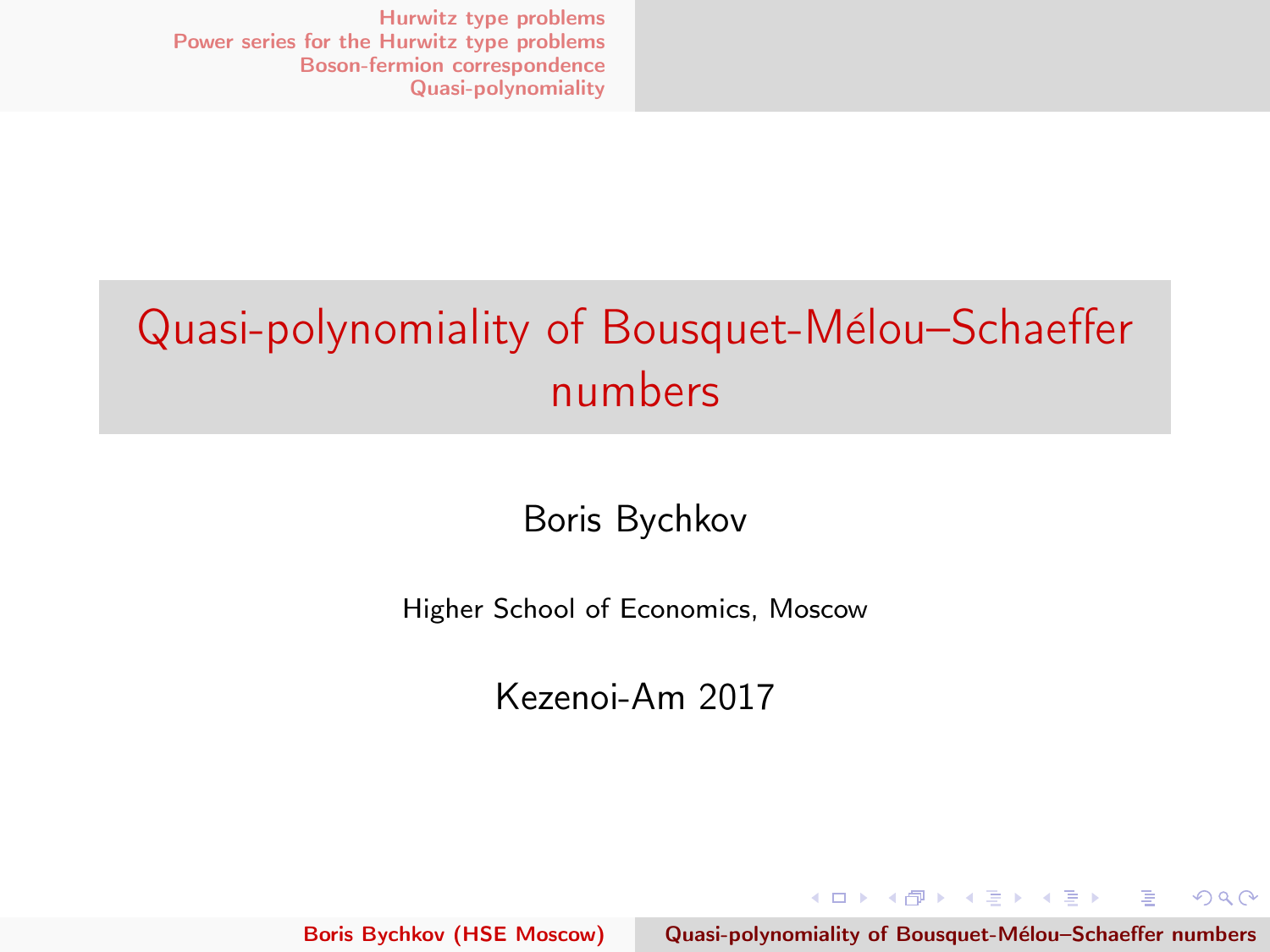1 [Hurwitz type problems](#page-2-0)

2 [Power series for the Hurwitz type problems](#page-5-0)

**3** [Boson-fermion correspondence](#page-15-0)

4 [Quasi-polynomiality](#page-23-0)

Work in progress with P. Dunin-Barkowski

イロメ マタメ マラメ マラメ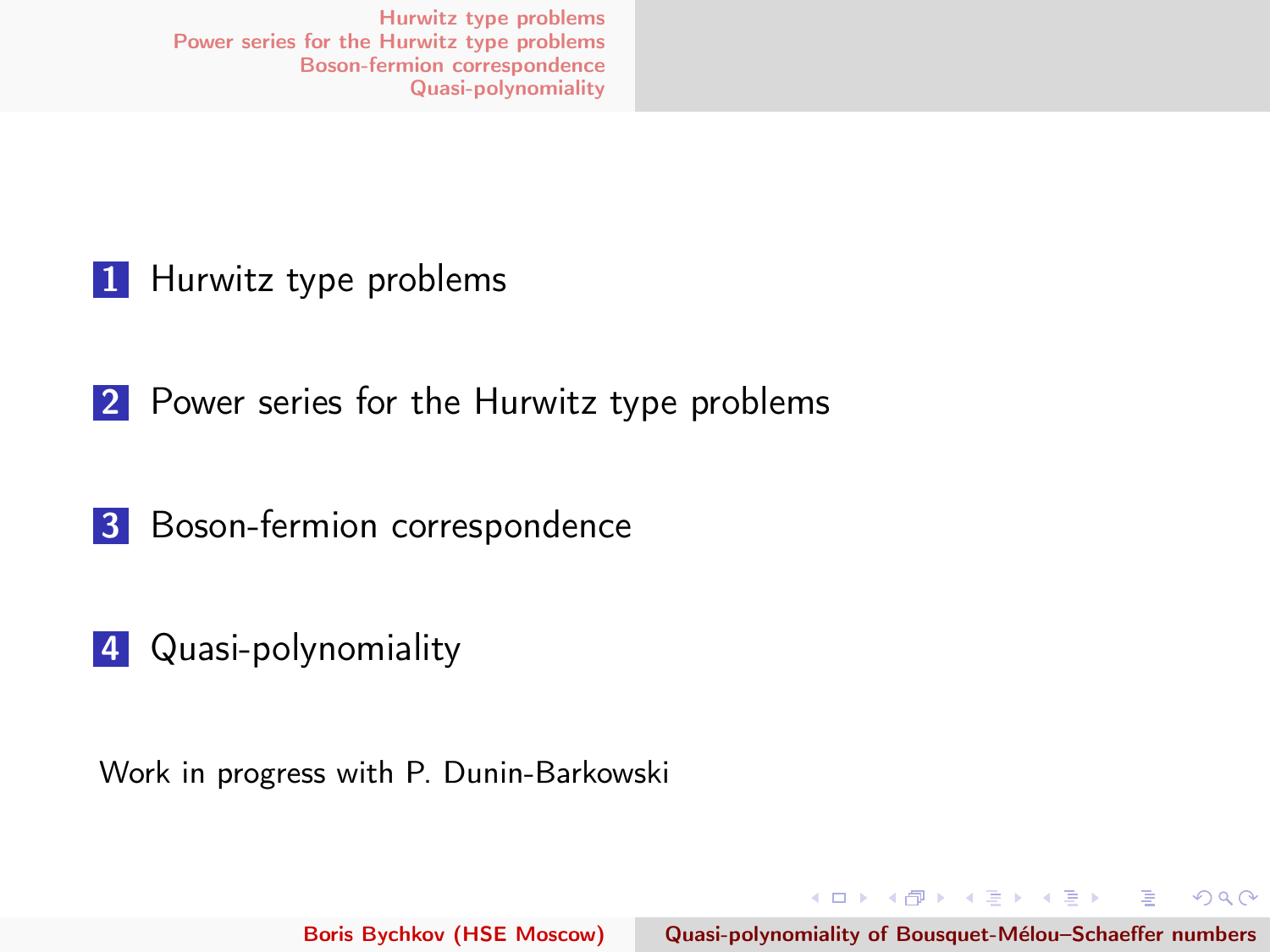### <span id="page-2-0"></span>Definition

The *degeneracy*  $k(\mu)$  of a permutation  $\mu$  is the minimal number of transposition in its representation as a product of transposition:  $k(\mu) = |\mu| - l(\mu)$ , where  $l(\mu)$  is the quantity of the independent cycles in  $\mu$ .

イロメ イ団メ イヨメ イヨメート

 $\equiv$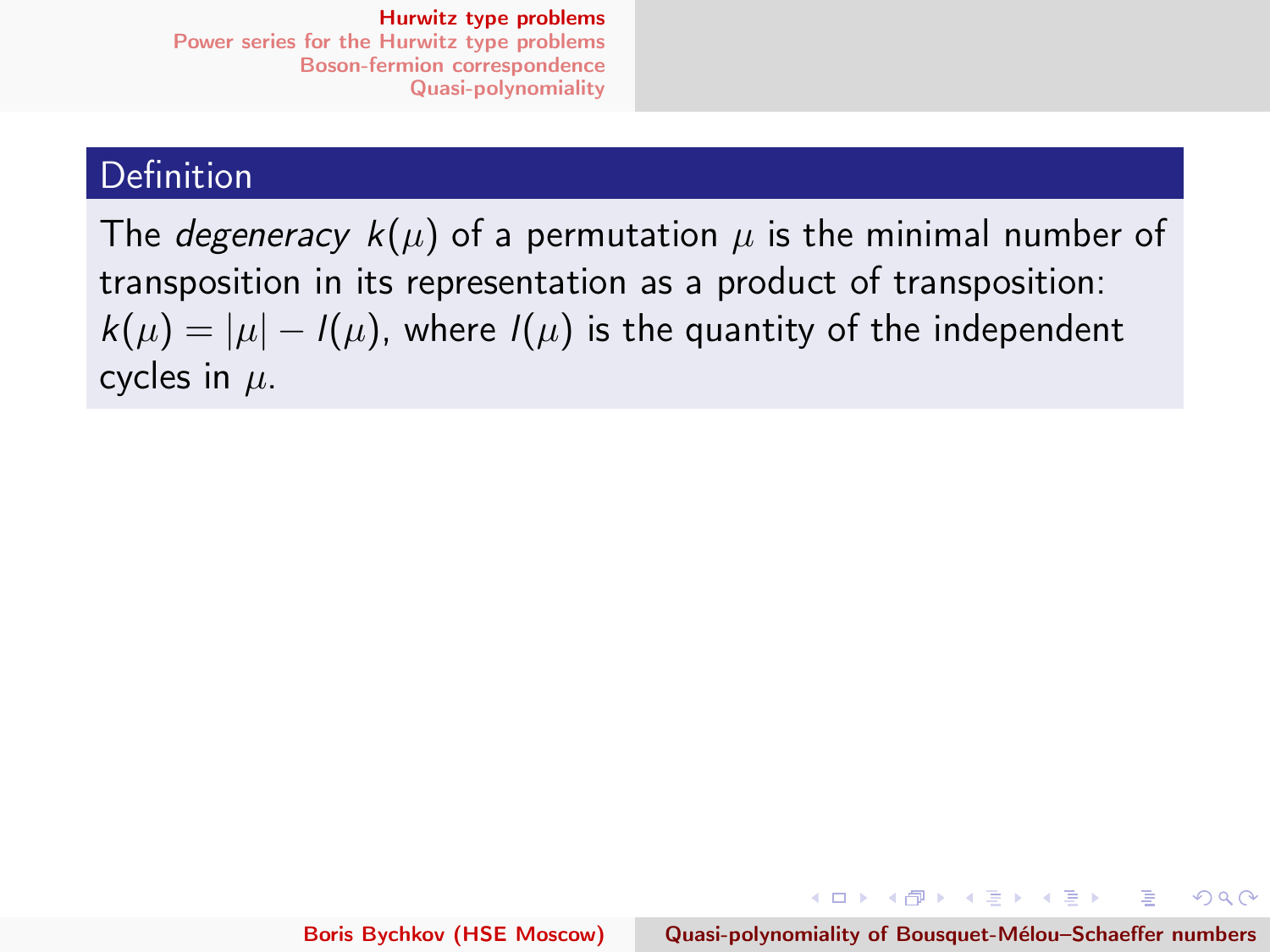### **Definition**

The *degeneracy*  $k(\mu)$  of a permutation  $\mu$  is the minimal number of transposition in its representation as a product of transposition:  $k(\mu) = |\mu| - l(\mu)$ , where  $l(\mu)$  is the quantity of the independent cycles in  $\mu$ .

### Definition

Generalized Hurwitz numbers  $a_{k_1,\ldots,k_m,u}$ .

$$
a_{k_1,...,k_m,\mu}^{\circ} = \frac{1}{|\mu|!} |\{(\tau_1,...,\tau_m), \tau_i \in S_{\mu}| k(\tau_i) = k_i, \tau_m \circ ... \circ \tau_1 \in C_{\mu}\}|
$$

- $\mu$  is the partition of the  $|\mu|$ ,
- $S_{|\mu|}$  is the permutation group with  $|\mu|$  elements,
- $\mathcal{C}_{\mu}$  is the set of all permutations with the cyclic type  $\mu$  in the  $\mathcal{S}_{|\mu|}.$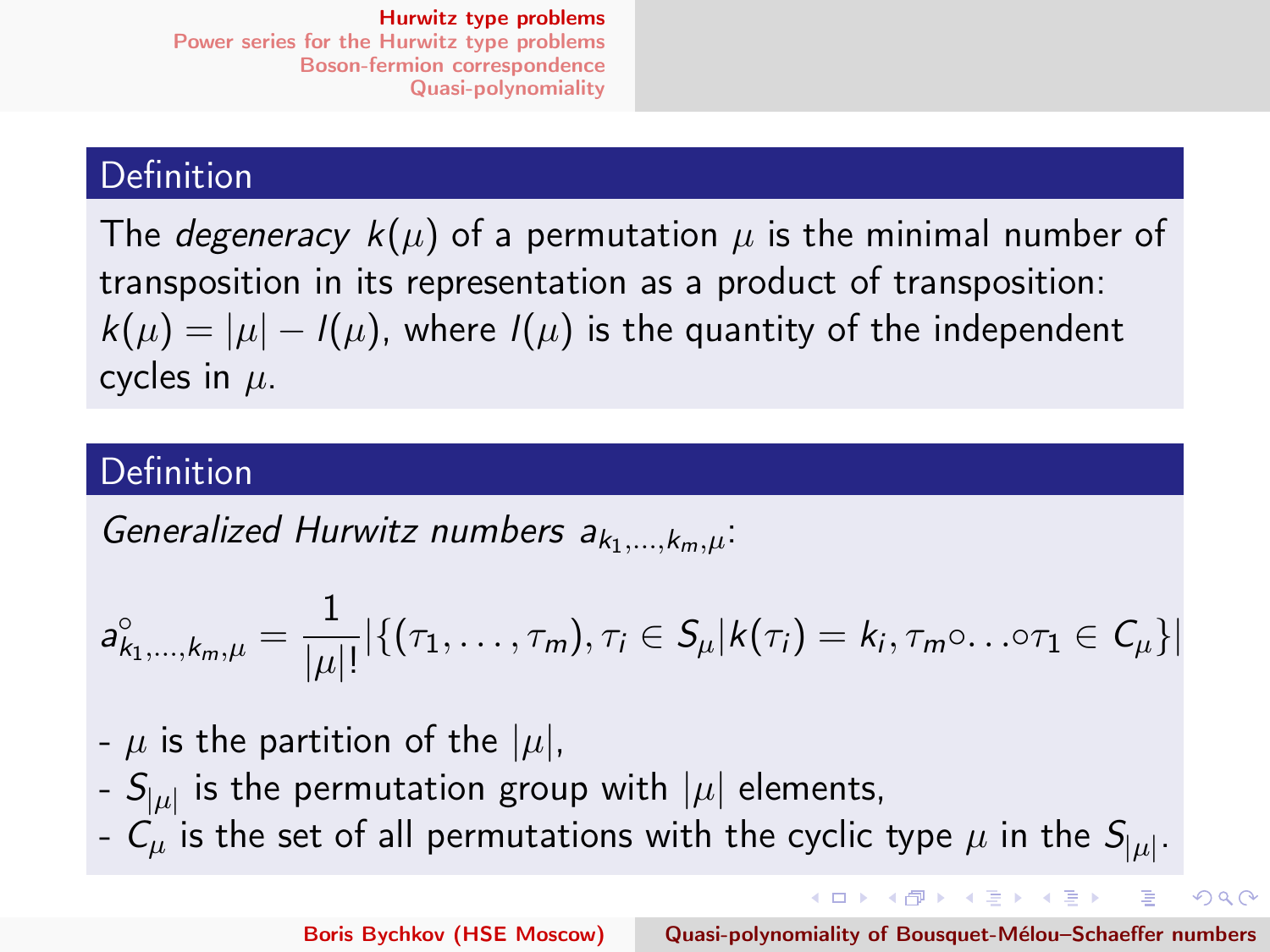### <span id="page-4-0"></span>Bousquet-Mélou–Schaeffer numbers

#### Definition

Bousquet-Mélou–Schaeffer numbers  $b_{m,k;ii}$ :

$$
b_{m,k,\mu}^{\circ} = \frac{1}{|\mu|!} |\{(\tau_1,\ldots,\tau_m), \tau_i \in S_{|\mu|} \mid \sum_{i=1}^m k(\tau_i) = k, \tau_m \circ \ldots \circ \tau_1 \in C_{\mu} \}|,
$$

where  $k(\tau_i) = |\tau_i| - l(\tau_i)$  is the degeneracy of the permutation  $\tau_i.$ 

Bousquet-Mélou–Schaeffer numbers enumerate decompositions of a permutation of a given cyclic type into the product of m arbitrary permutations.

Boris Bychkov (HSE Moscow) Quasi-polynomiality of Bousquet-Mélou–Schaeffer numbers

イロメ イ母 トラ ミュース チャー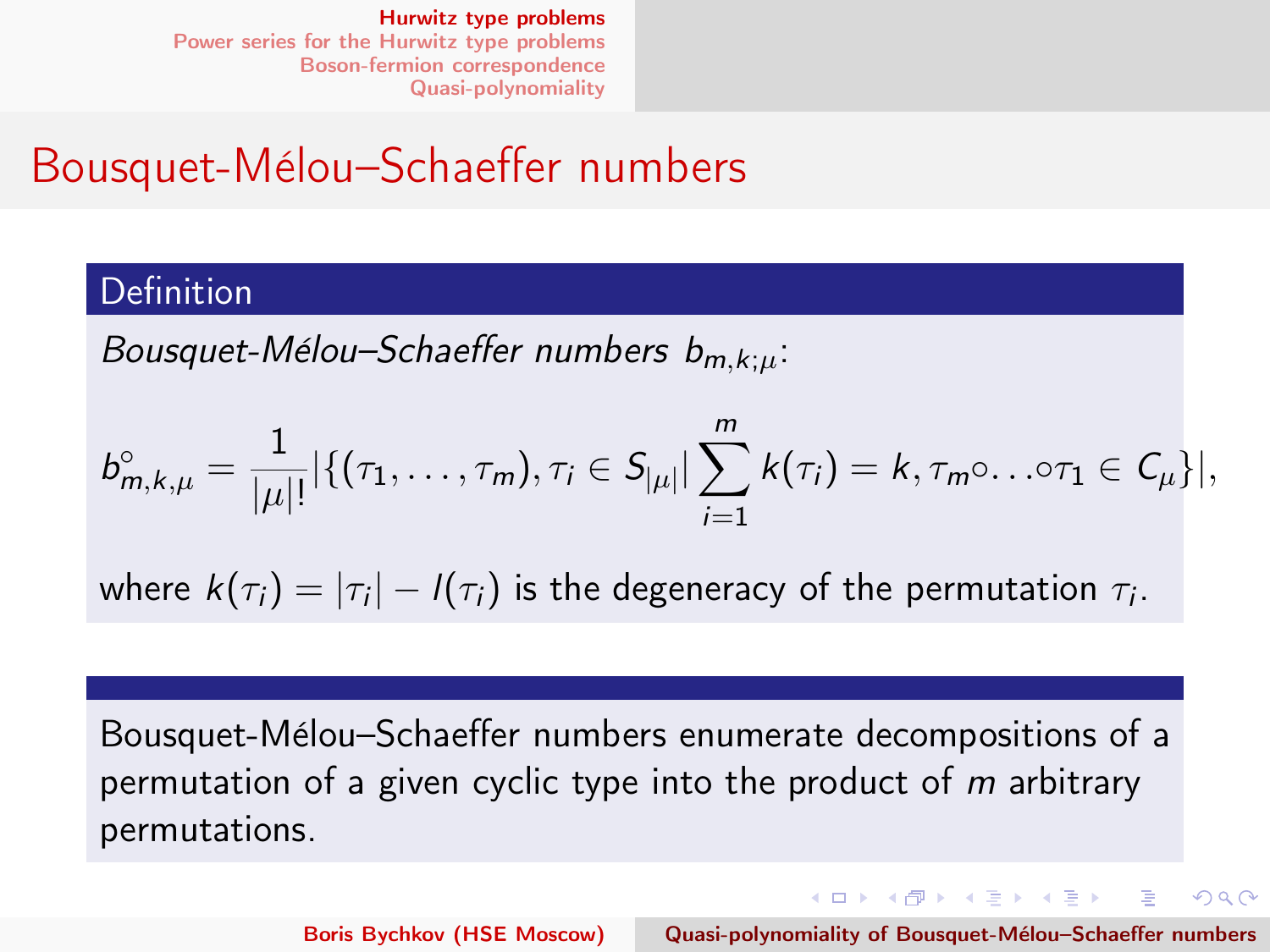<span id="page-5-0"></span> $C_{\mu}/|C_{\mu}|$  form an additive basis in the vector space  $Z\mathbb{C}S_n$ , **n** characters  $\chi_{\mu}$  form an idempotent basis in the  $Z \mathbb{C}S_n$ , Schur functions  $s_{\mu}$  form another basis in the  $Z \mathbb{C}S_n$ .

### Definition

One-part Schur function  $s_k$  is the coefficient of  $t^k$  in the series exp  $\left(\sum_{i=1}^{\infty}\right)$  $i=0$  $p_it^i$ i .

The Schur function  $s_{\mu}(p_1, p_2, \ldots)$  is the determinant of the matrix formed by one-part Schur functions:

$$
s_\mu(p_1,p_2,\ldots)=\det(s_{\mu_i-i+j})_{1\leq i,j\leq l(\mu)}
$$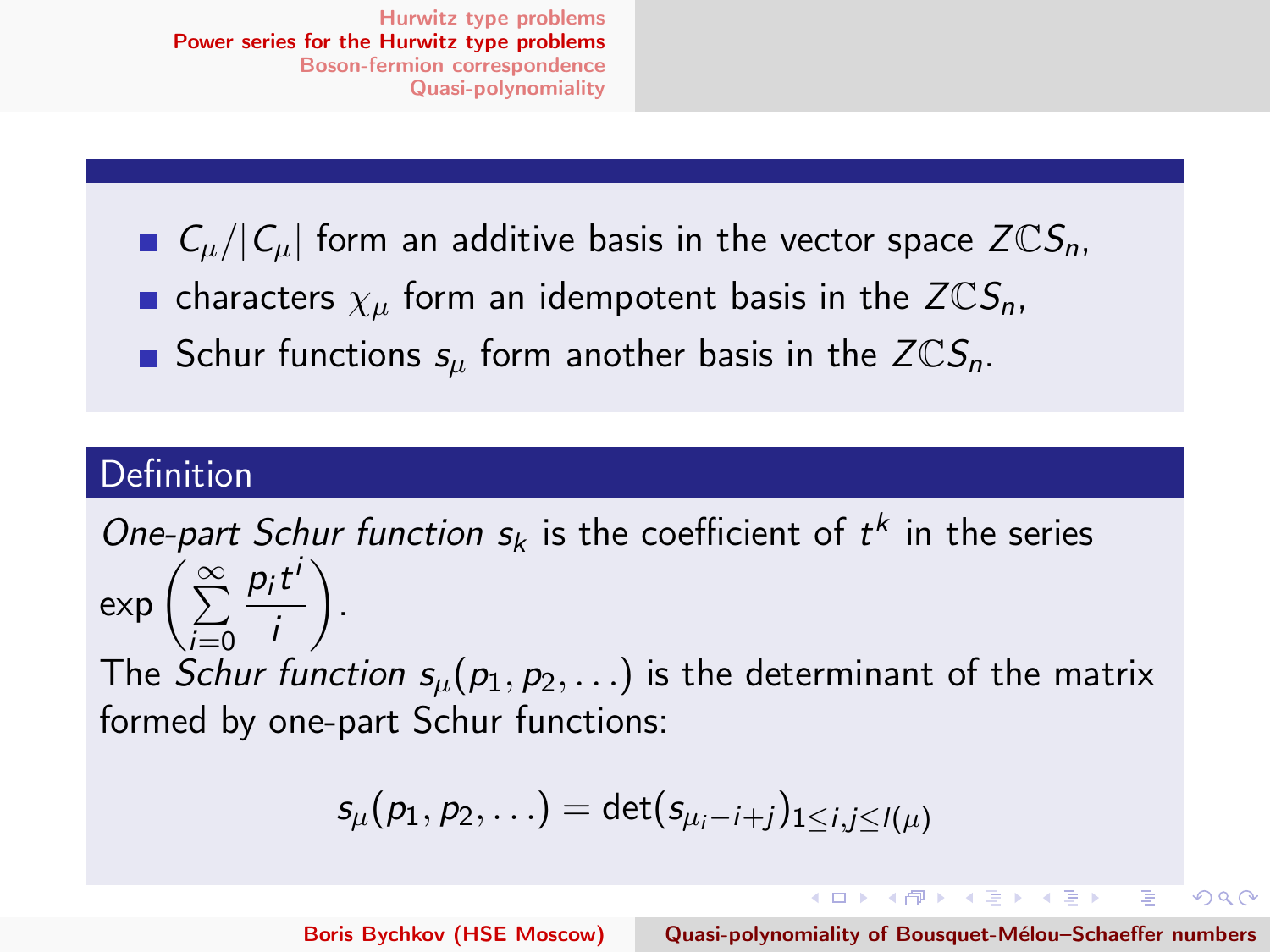**BMS** number  $b_{m,k,\mu}$  is the coefficient of  $C_{\mu}/|C_{\mu}|$  in the decomposition of  $(\sum_{\nu \vdash n} t^{k(\nu)} \mathcal{C}_{\nu})^{m}/n!$  in the basis  $\mathcal{C}_{\mu},$ generalized Hurwitz number  $a_{m,k_1,...,k_m,\mu}$  is the coefficient of  $|C_\mu| |C_\mu|$  in the decomposition of  $(C^{(k_1)} \dots C^{(k_m)})/n!$  in the basis  $C_{\mu}$ .

イロメ イ母メ イヨメ イヨメー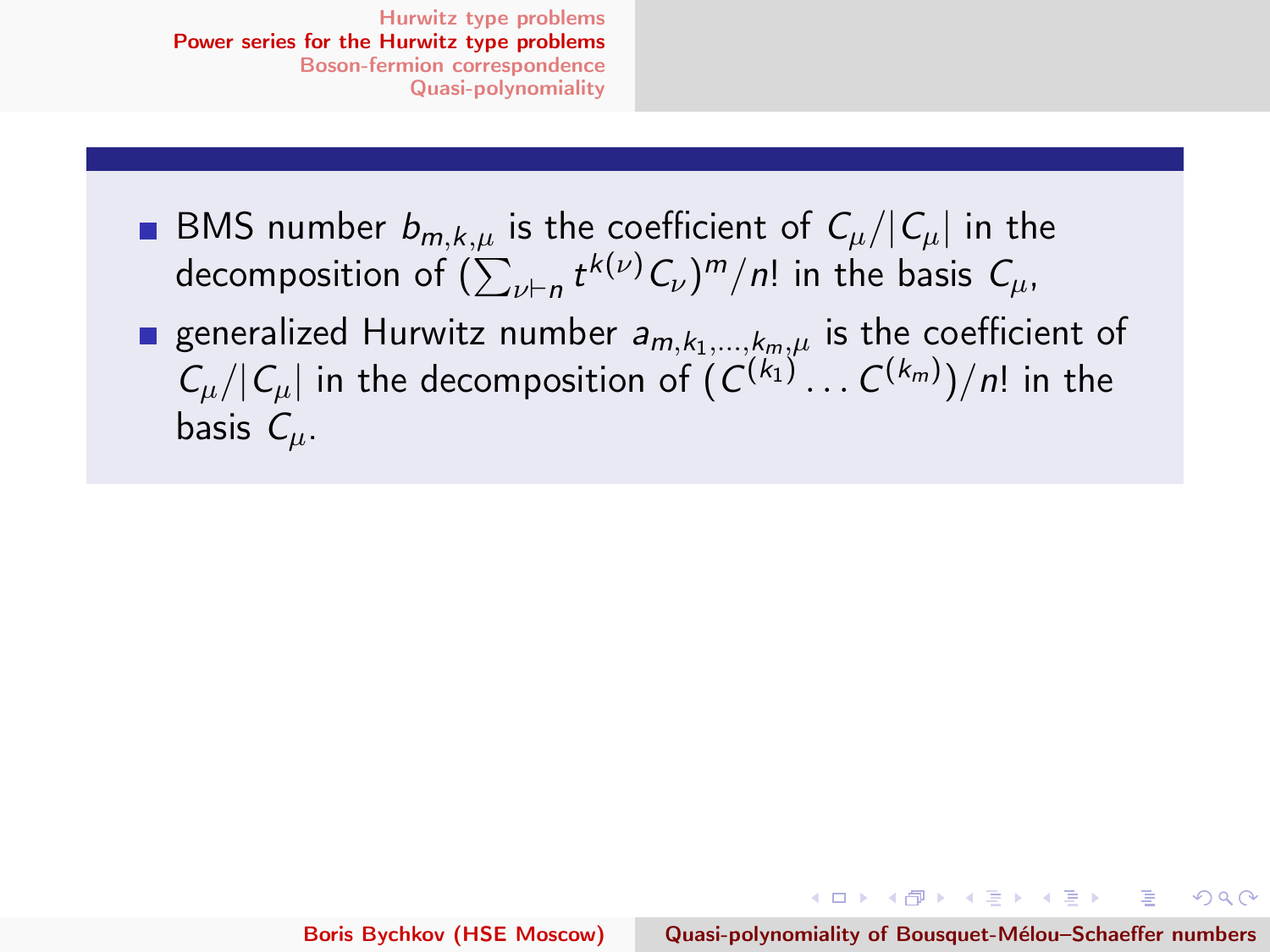- **BMS** number  $b_{m,k,\mu}$  is the coefficient of  $C_{\mu}/|C_{\mu}|$  in the decomposition of  $(\sum_{\nu \vdash n} t^{k(\nu)} \mathcal{C}_{\nu})^{m}/n!$  in the basis  $\mathcal{C}_{\mu},$
- generalized Hurwitz number  $a_{m,k_1,...,k_m,\mu}$  is the coefficient of  $|C_\mu| |C_\mu|$  in the decomposition of  $(C^{(k_1)} \dots C^{(k_m)})/n!$  in the basis  $C_{\mu}$ .

### Proposition

Let 
$$
a \in \mathsf{ZCS}_n
$$
 and  $a = \sum_{\mu \vdash n} a_{\mu} \frac{C_{\mu}}{|C_{\mu}|}$ ,

let  $f_a(\mu)$  is an eigenvalue of a with respect to the basis  $\chi_{\mu}$ ,

then

$$
\sum_{\mu \vdash n} a_\mu p_{\mu_1} p_{\mu_2} = \sum_{\mu \vdash n} f_a(\mu) \dim_\mu s_\mu(p)
$$

Boris Bychkov (HSE Moscow) Quasi-polynomiality of Bousquet-Mélou–Schaeffer numbers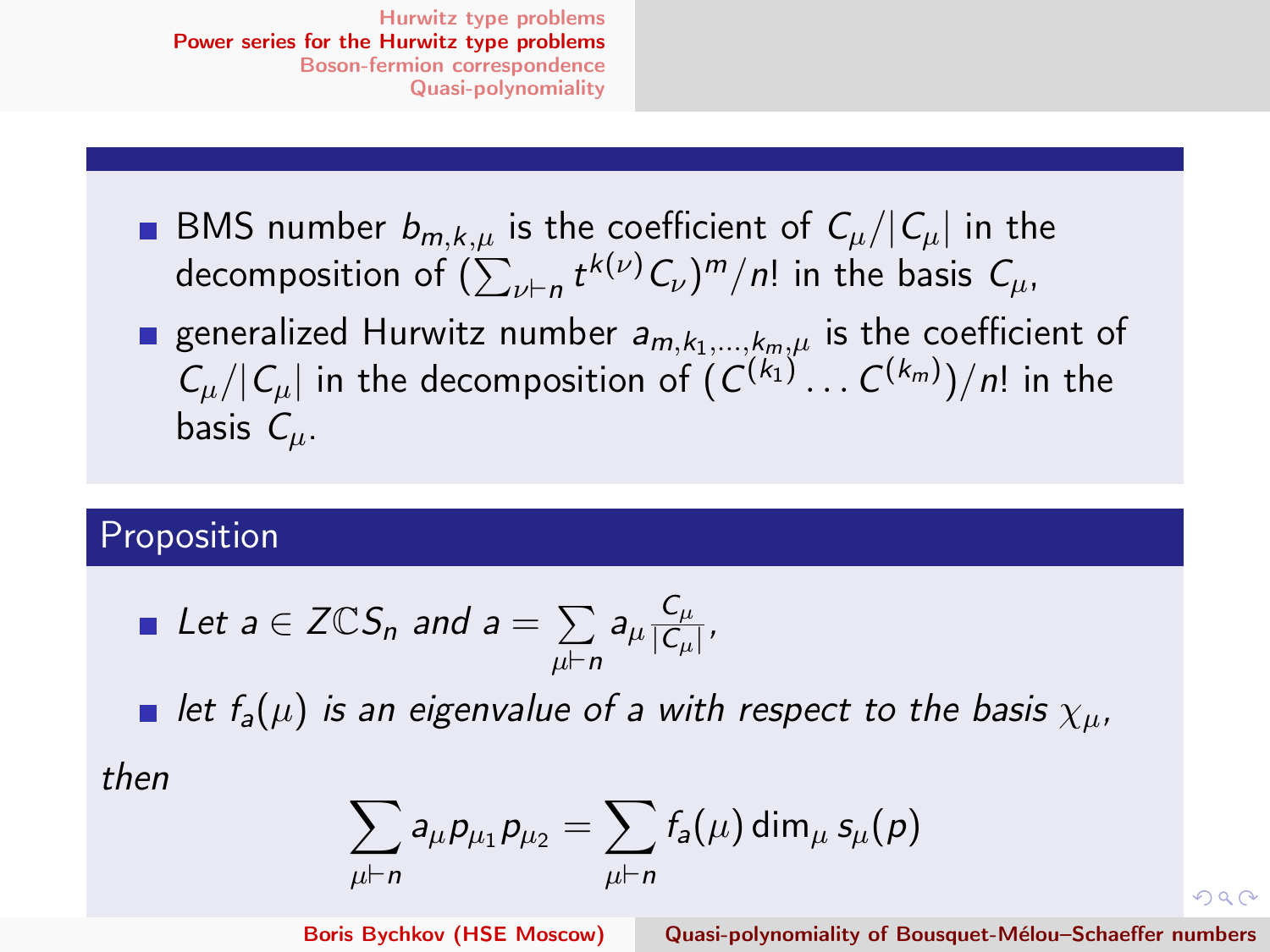<span id="page-8-0"></span>
$$
A^{\circ}(u_1,\ldots,u_m,p_1,p_2\ldots)=\sum_{\mu,k_1,\ldots,k_m}a^{\circ}_{k_1,\ldots,k_m,\mu}u_1^{k_1}\ldots u_m^{k_m}p_{\mu_1}p_{\mu_2}\ldots=\newline=\langle \text{proposition 1}\rangle=\sum_{\mu}f_{C^{(k_1)}\ldots C^{(k_m)}}(\mu)\frac{\dim_{\mu}}{|\mu|!}s_{\mu}(p).
$$

Boris Bychkov (HSE Moscow) Quasi-polynomiality of Bousquet-Mélou-Schaeffer numbers

メロト メタト メミト メミトリ ミー

 $QQ$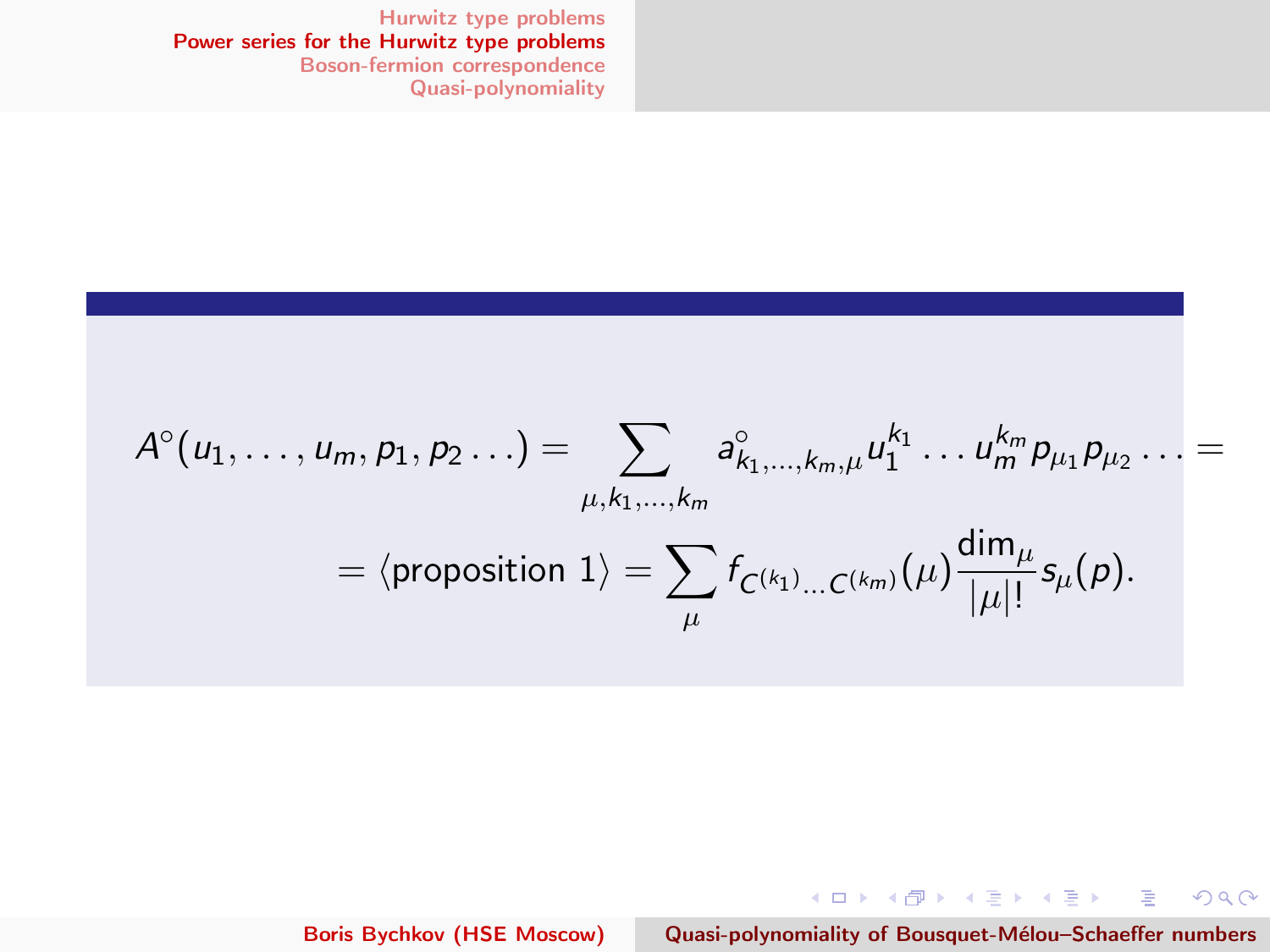### <span id="page-9-0"></span>Jucys-Murphy elements

### Definition

$$
X_k = (1, k) + (2, k) + \ldots + (k - 1, k), \ k = 1, 2, \ldots, n
$$

### Proposition (Jucys, Murphy, Okunkov-Vershik (1974, 1981, 2005))

1. The elements  $X_1, \ldots, X_n$  commutes pairwise, and hence generate a commutative subalgebra in  $\mathbb{C}S_n$ .

2. Each element from the  $Z\mathbb{C}S_n$  can be represented as a symmetric polynomial in the J-M elements.

3. If an element  $a \in \mathbb{ZCS}_n$  is represented as a symmetric polynomial in the J–M elements,  $a = P_a(X_1, \ldots, X_n)$ , then the eigenvalue  $f_a(\mu)$ of the action of a in a representation  $\mu$  is equal to the value of the symmetric function P on t[he](#page-10-0)content  $c(\mu)$  $c(\mu)$  $c(\mu)$  o[f t](#page-8-0)he [Yo](#page-9-0)u[ng](#page-4-0) [d](#page-14-0)[i](#page-15-0)[a](#page-14-0)[gr](#page-5-0)a[m](#page-0-0)  $\mu$ .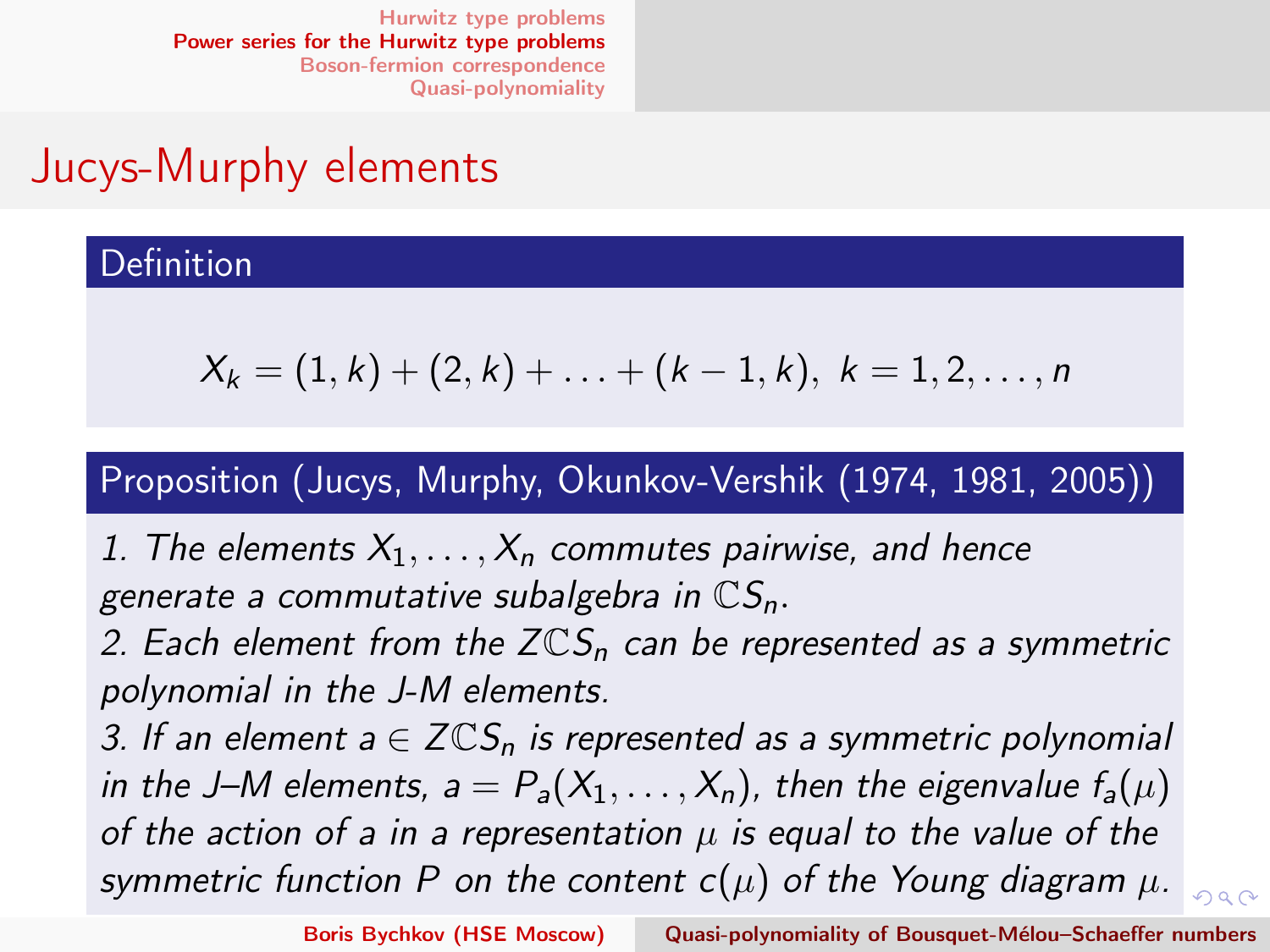$$
C^{(k)}=\sigma_k(X_1,\ldots,X_n),
$$

<span id="page-10-0"></span>Just because each permutation admits a unique representation as a product of strictly monotonic transpositions:  $(a_1, b_1)(a_2, b_2) \ldots (a_k, b_k)$ ,  $a_i < b_i$ ,  $b_i < b_i$ .

イロト イ団 トメ きょ メ きょう

重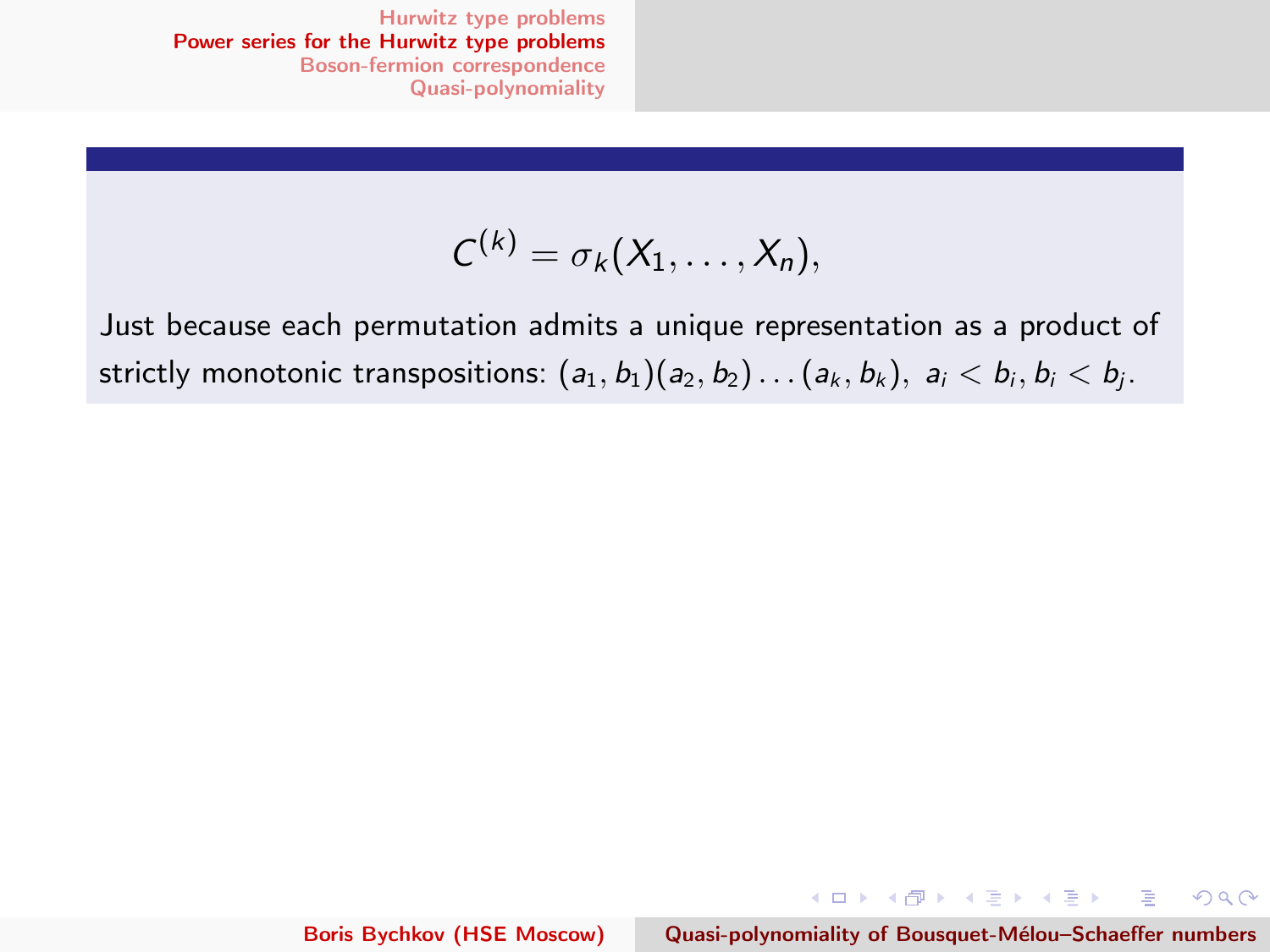$$
C^{(k)}=\sigma_k(X_1,\ldots,X_n),
$$

Just because each permutation admits a unique representation as a product of strictly monotonic transpositions:  $(a_1, b_1)(a_2, b_2) \ldots (a_k, b_k)$ ,  $a_i < b_i$ ,  $b_i < b_i$ .

$$
n = 3, k = 2 \Rightarrow C^{(k)} = (1, 2, 3) + (1, 3, 2),
$$
  

$$
\sigma_2(X_1, X_2, X_3) = \sigma_2((1, 2), (1, 3) + (2, 3)) = (1, 2)(1, 3) + (1, 2)(2, 3).
$$

Boris Bychkov (HSE Moscow) Quasi-polynomiality of Bousquet-Mélou–Schaeffer numbers

メロト メタト メミト メミト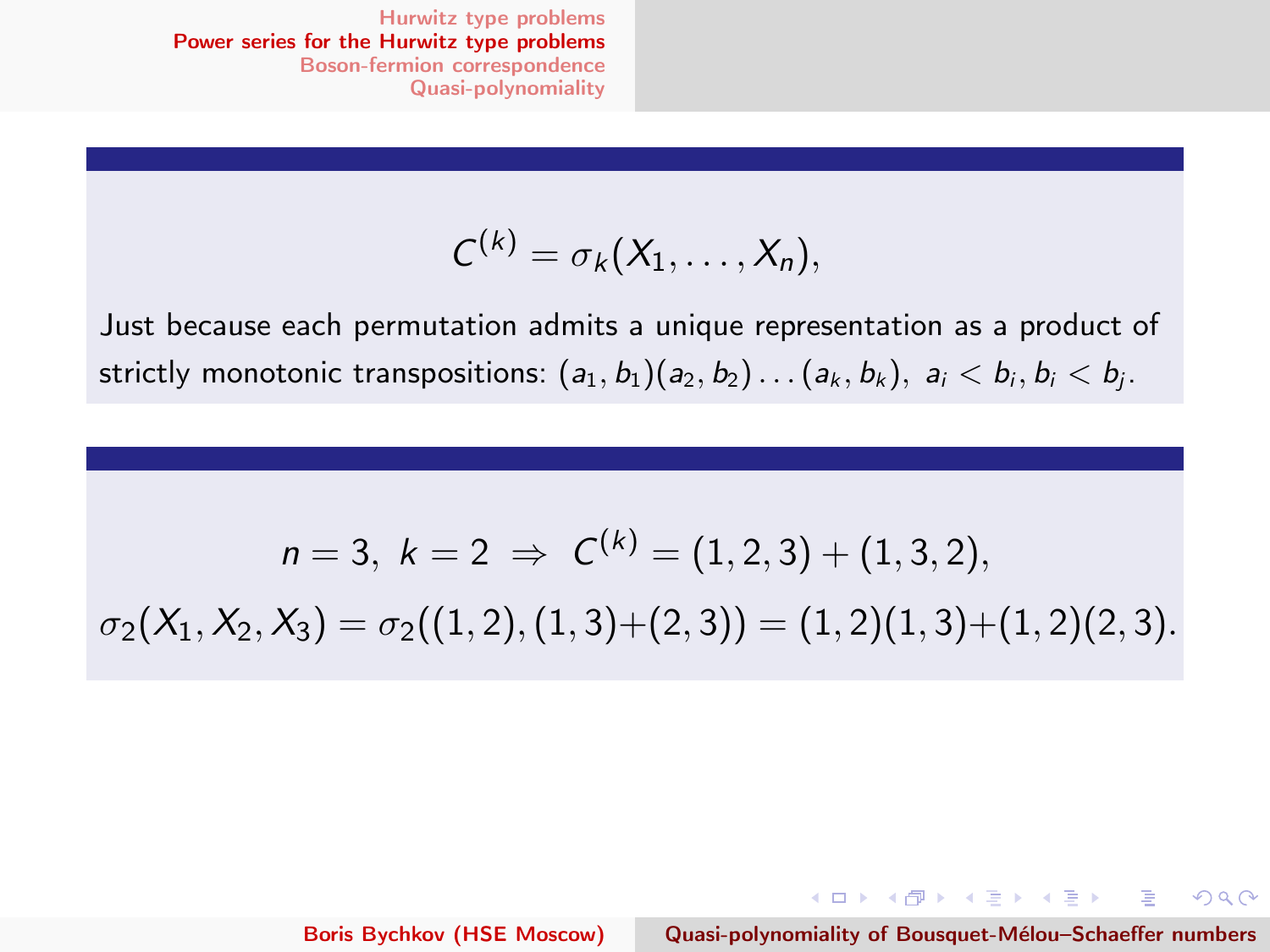$$
C^{(k)}=\sigma_k(X_1,\ldots,X_n),
$$

Just because each permutation admits a unique representation as a product of strictly monotonic transpositions:  $(a_1, b_1)(a_2, b_2) \ldots (a_k, b_k)$ ,  $a_i < b_i$ ,  $b_i < b_j$ .

$$
n = 3, k = 2 \Rightarrow C^{(k)} = (1, 2, 3) + (1, 3, 2),
$$
  

$$
\sigma_2(X_1, X_2, X_3) = \sigma_2((1, 2), (1, 3) + (2, 3)) = (1, 2)(1, 3) + (1, 2)(2, 3).
$$

$$
\sum_{k=0}^{n} C^{(k)} u^{k} = \prod_{i=1}^{n} (1 + X_{i} u)
$$

Boris Bychkov (HSE Moscow) Quasi-polynomiality of Bousquet-Mélou–Schaeffer numbers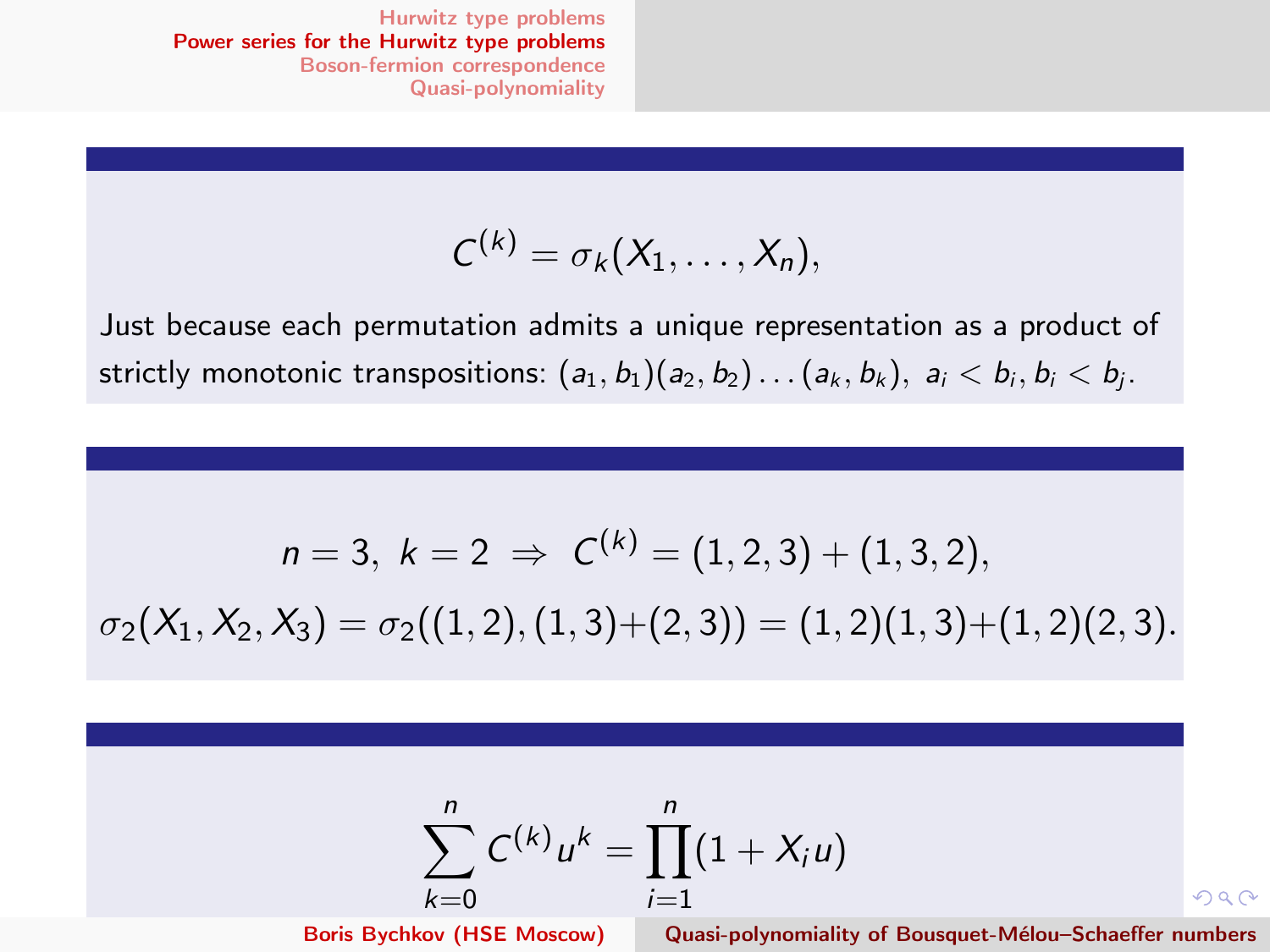### Generalized Hurwitz numbers

$$
A^{\circ}(u_1,\ldots,u_m,p_1,p_2\ldots)=\sum_{\mu}f_{C^{(k_1)}\ldots C^{(k_m)}}(\mu)\frac{\dim_{\mu}}{|\mu|!}s_{\mu}(p)=\\=\sum_{\mu}\prod_{w\in\mu}\prod_{i=1}^m(1+c(w)u_i)\frac{\dim_{\mu}}{|\mu|!}s_{\mu}(p),
$$

Boris Bychkov (HSE Moscow) Quasi-polynomiality of Bousquet-Mélou–Schaeffer numbers

メロト メ団 トメ 差 トメ 差 トー 差

 $298$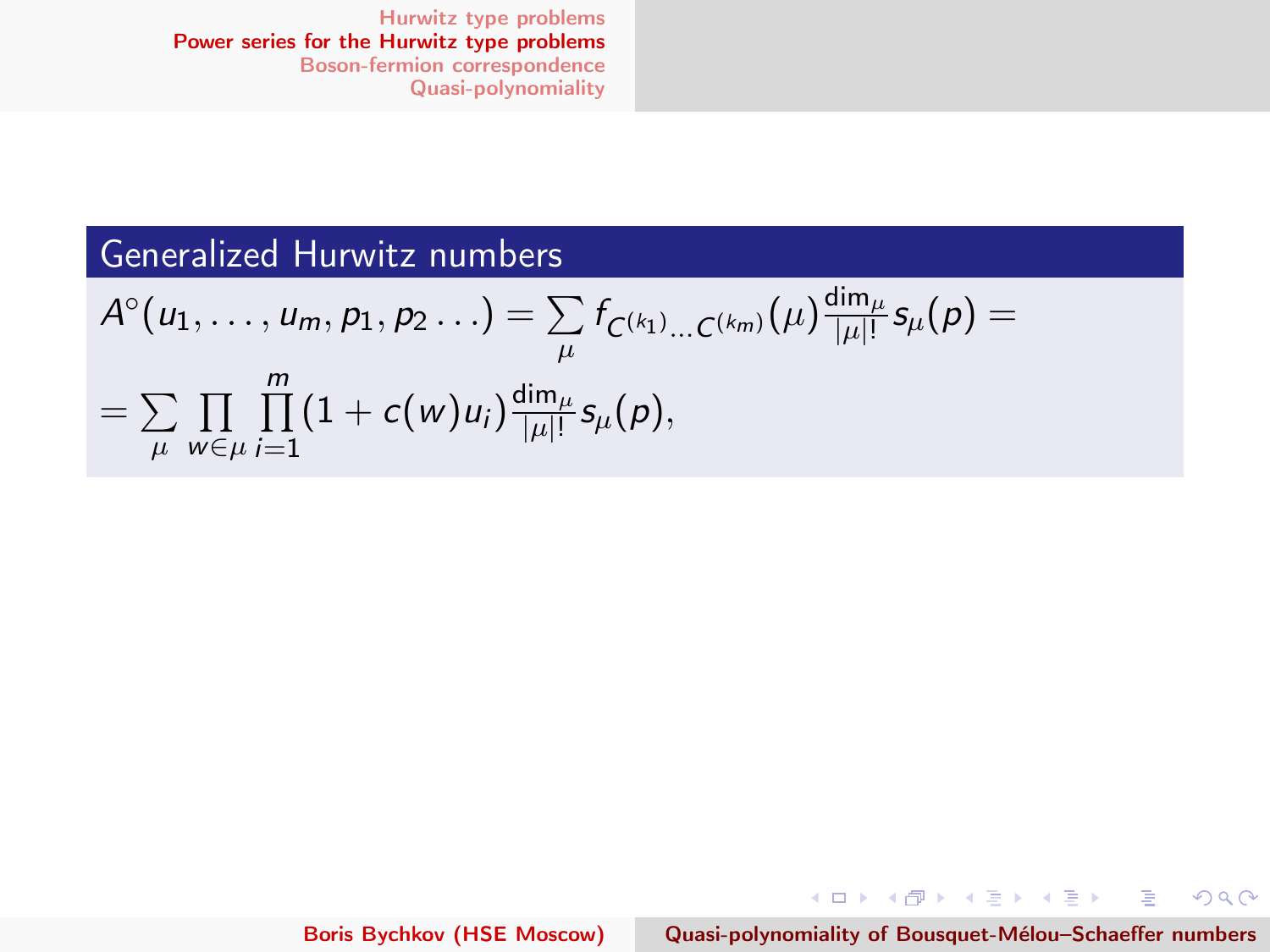### <span id="page-14-0"></span>Generalized Hurwitz numbers

$$
A^{\circ}(u_1,\ldots,u_m,p_1,p_2\ldots)=\sum_{\mu}f_{C^{(k_1)}\ldots C^{(k_m)}}(\mu)\frac{\dim_{\mu}}{|\mu|!}s_{\mu}(p)=\\=\sum_{\mu}\prod_{w\in\mu}\prod_{i=1}^m(1+c(w)u_i)\frac{\dim_{\mu}}{|\mu|!}s_{\mu}(p),
$$

### BMS numbers

$$
B_m^{\circ}(u, p_1, p_2 \ldots) = \sum_{k=0}^{\infty} \sum_{\mu} u^k b_{m,k,\mu}^{\circ} p_{\mu_1} p_{\mu_2} \ldots =
$$
  
= 
$$
\sum_{\mu} \prod_{w \in \mu} (1 + c(w)u)^m \frac{\dim_{\mu}}{|\mu|!} s_{\mu}(p).
$$

Boris Bychkov (HSE Moscow) Quasi-polynomiality of Bousquet-Mélou–Schaeffer numbers

メロメ メタメ メミメ メミメー

重

 $2Q$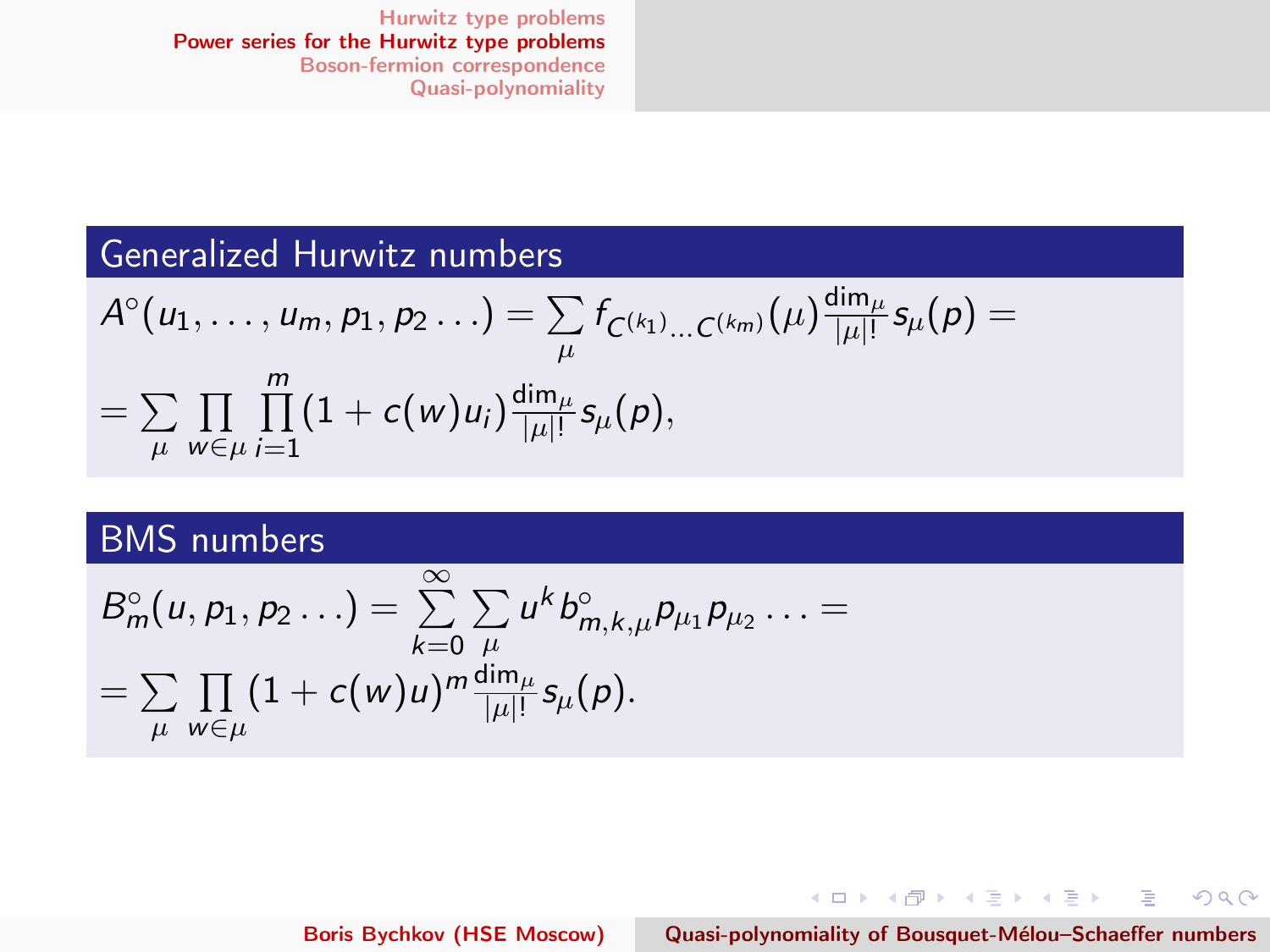### <span id="page-15-0"></span>**Definitions**

The space of *fermions* is the semi-infinite wedge product  $\Lambda^{\frac{\infty}{2}}$   $V$ — vector space freely spanned by the vectors  $i_1 \wedge i_2 \ldots, i_1 > i_2 > \ldots, i_i \in \mathbb{Z} + \frac{1}{2}$  $\frac{1}{2}$ ,  $i_k + k - \frac{1}{2} = c$ ,  $(\cdot, \cdot)$  – scalar product with respect to this basis,  $c = 0$  — zero-charge subspace  $V_0$ ,  $\blacksquare$   $V_0$  freely spanned by the vectors of the form  $v_{\mu} = \mu_1 - \frac{1}{2}$  $\frac{1}{2}, \mu_2 - \frac{3}{2}$  $\frac{3}{2}, \ldots$ , where  $\mu = (\mu_1, \mu_2, \ldots),$  $v_{\emptyset}=-\frac{1}{2}$  $\frac{1}{2}, -\frac{3}{2}$  $\frac{3}{2}, \ldots$ **the vacuum expectation value of an operator P acting on**  $V_0$ **:**  $\langle P \rangle = (v_{\emptyset}, Pv_{\emptyset}).$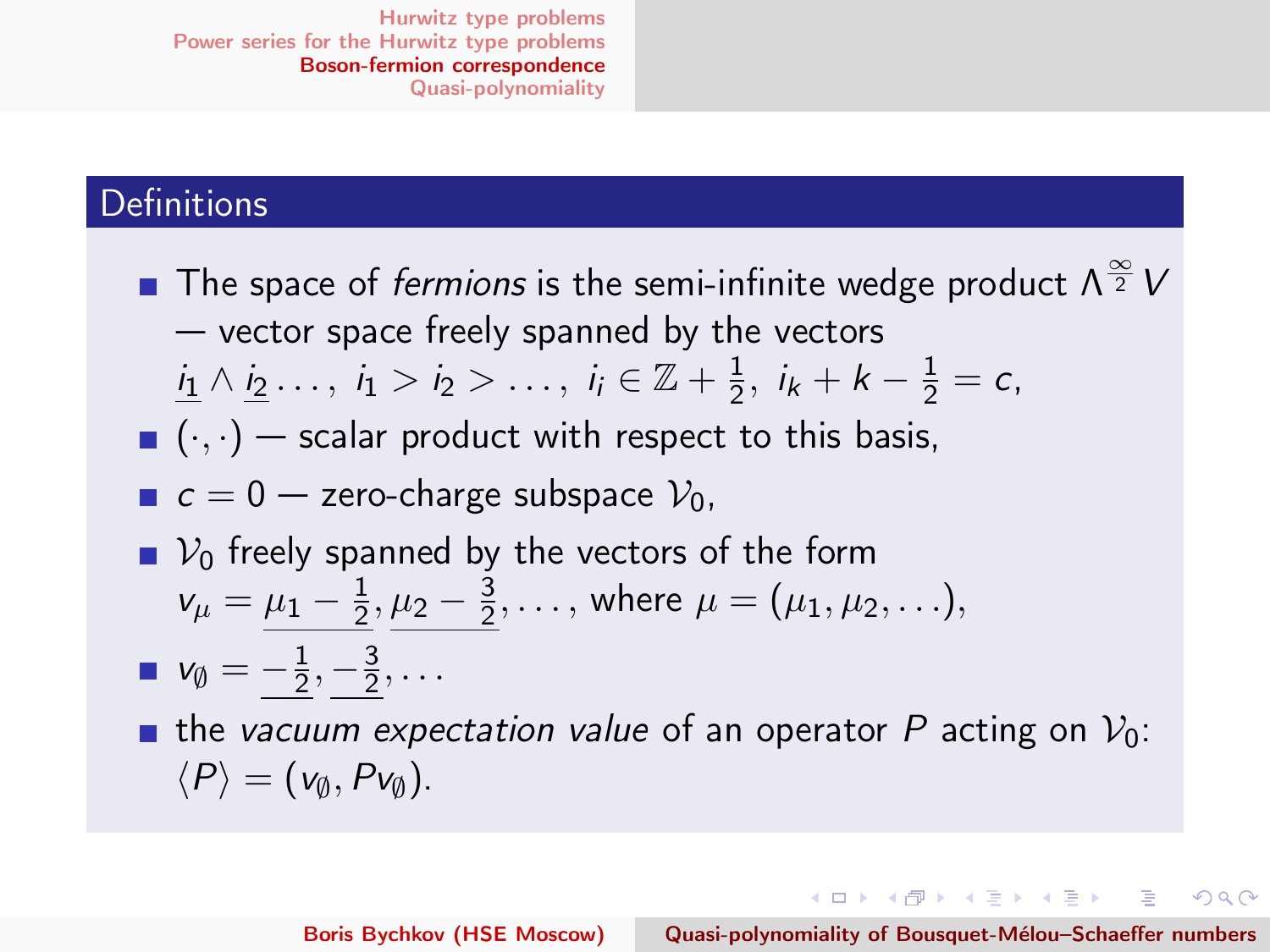### Operators on the  $\Lambda^{\frac{\infty}{2}}V$

\n- \n
$$
\psi_k : \underline{i_1} \wedge \underline{i_2} \dots \mapsto \underline{k} \wedge \underline{i_1} \wedge \underline{i_2} \dots
$$
\n
\n- \n
$$
E_{i,j} = \n \begin{cases}\n \psi_i \psi_j^*, & \text{if } j > 0 \\
 -\psi_j^* \psi_i, & \text{if } j < 0\n \end{cases}
$$
\n
\n- \n
$$
\alpha_n = \sum_{i \in \mathbb{Z} + \frac{1}{2}} E_{i-n,i}
$$
\n
\n- \n
$$
\mathcal{F}_2 = \sum_{i \in \mathbb{Z} + \frac{1}{2}} \frac{i^2}{2} E_{i,i}
$$
\n
\n- \n
$$
\mathcal{E}_0(z) = \sum_{i \in \mathbb{Z} + \frac{1}{2}} e^{zi} E_{i,i}
$$
\n
\n- \n
$$
\text{function } \zeta(z) = e^{z/2} - e^{-z/2}
$$
\n
\n

メロメ メタメ メミメ メミメン きっ

 $298$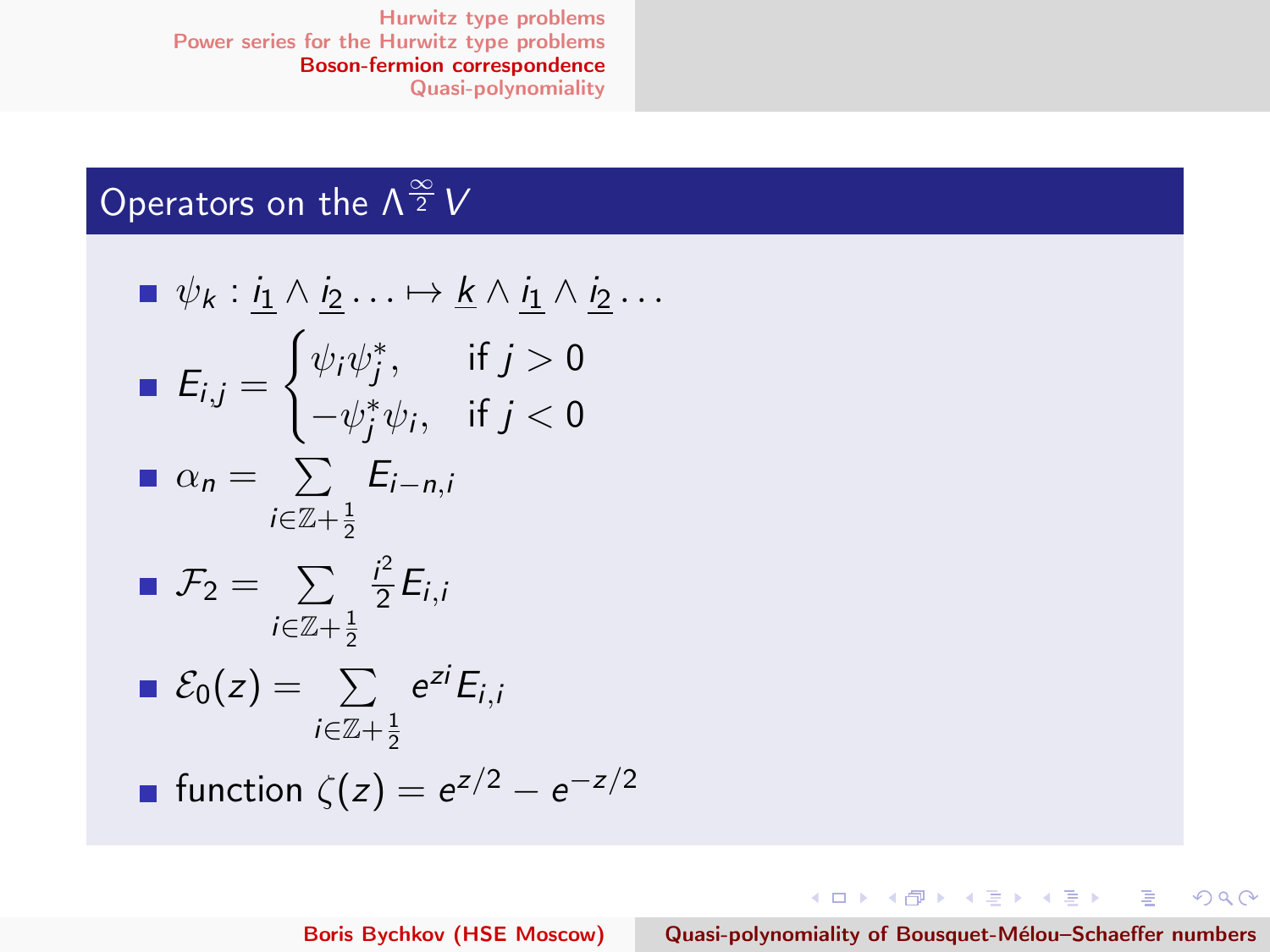#### Comment 1

Operators  $E_{i,j}$  preserve the charge. Describe the action on  $V_0$ :

$$
\begin{cases}\ni \neq j & \Rightarrow \text{ if } v_{\mu} \text{ contents } \underline{j}, \text{ then replace it by } \underline{i}, \text{ otherwise 0;} \\
i = j > 0 & \Rightarrow \text{ if } v_{\mu} \text{ contents } \underline{j}, \text{ then } E_{i,j}(v_{\mu}) = v_{\mu}, \text{ otherwise 0;} \\
i = j < 0 & \Rightarrow \text{ if } v_{\mu} \text{ doesn't content } \underline{j}, \text{ then } E_{i,j}(v_{\mu}) = -v_{\mu}, \text{ otherwise 0.}\n\end{cases}
$$

### Comment 2

Action  $\alpha_n$  on  $v_\mu$  similar to the Murgnaghan-Nakayama rule.

$$
\alpha_2 \mathbf{v}_{3,2,2} = \mathbf{v}_{3,2} - \mathbf{v}_{3,1,1}.
$$

Boris Bychkov (HSE Moscow) Quasi-polynomiality of Bousquet-Mélou–Schaeffer numbers

イロト イ団 トメ きょ メ きょう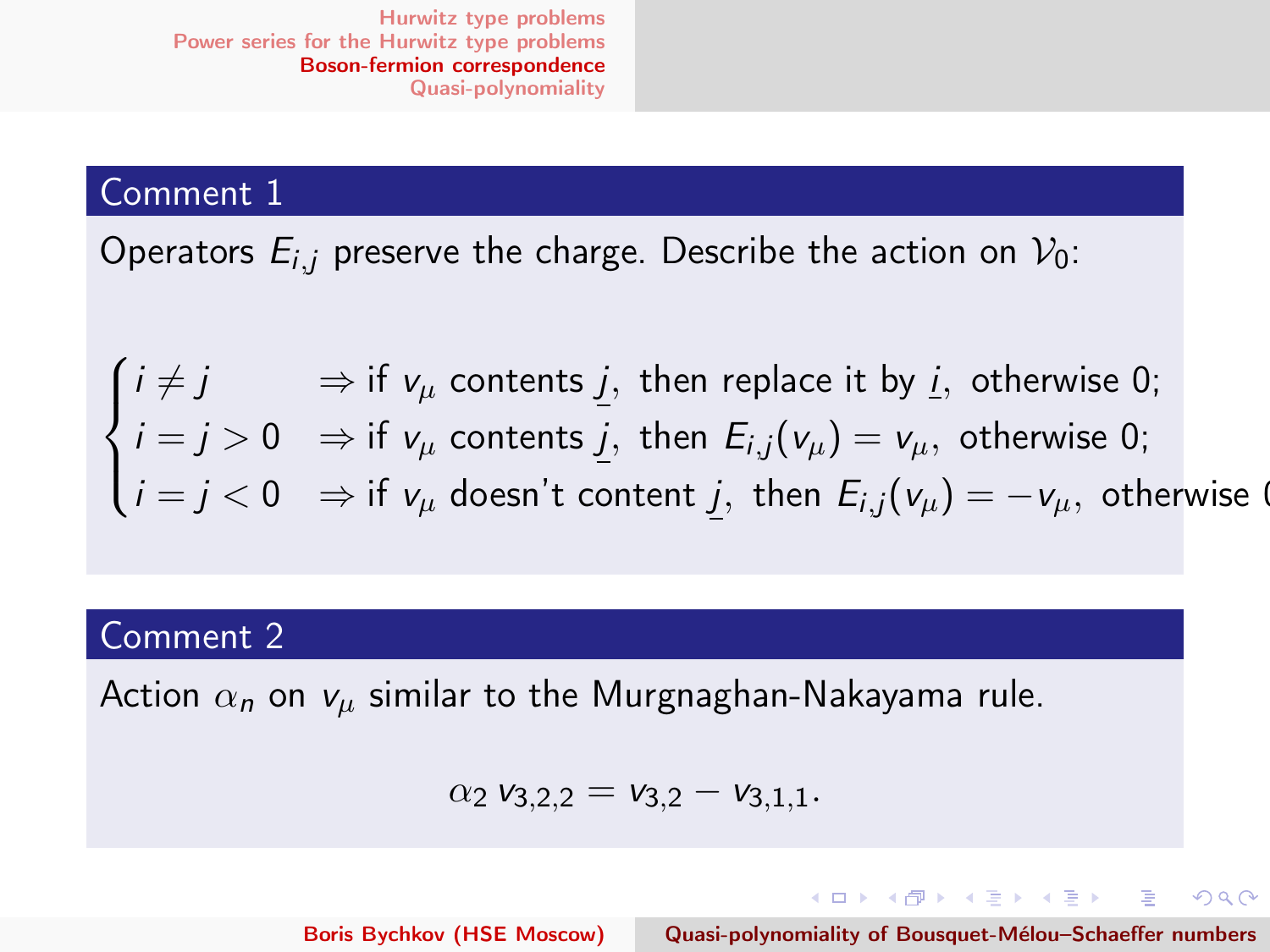

Boris Bychkov (HSE Moscow) Quasi-polynomiality of Bousquet-Mélou-Schaeffer numbers

メロメ メタメ メミメ メミメー

重

 $2Q$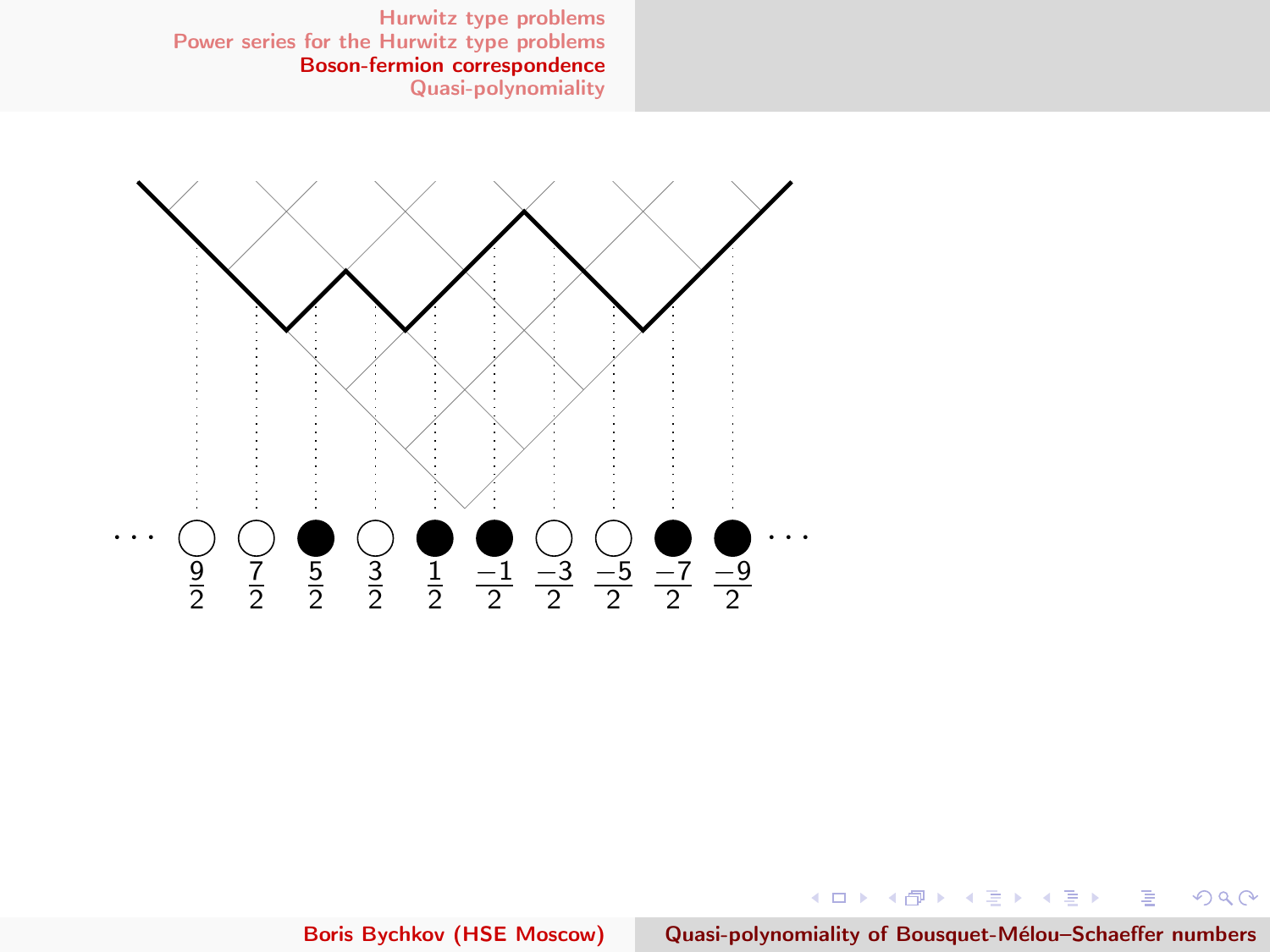

Boris Bychkov (HSE Moscow) Quasi-polynomiality of Bousquet-Mélou–Schaeffer numbers

メロメ メタメ メミメ メミメン 毛

 $298$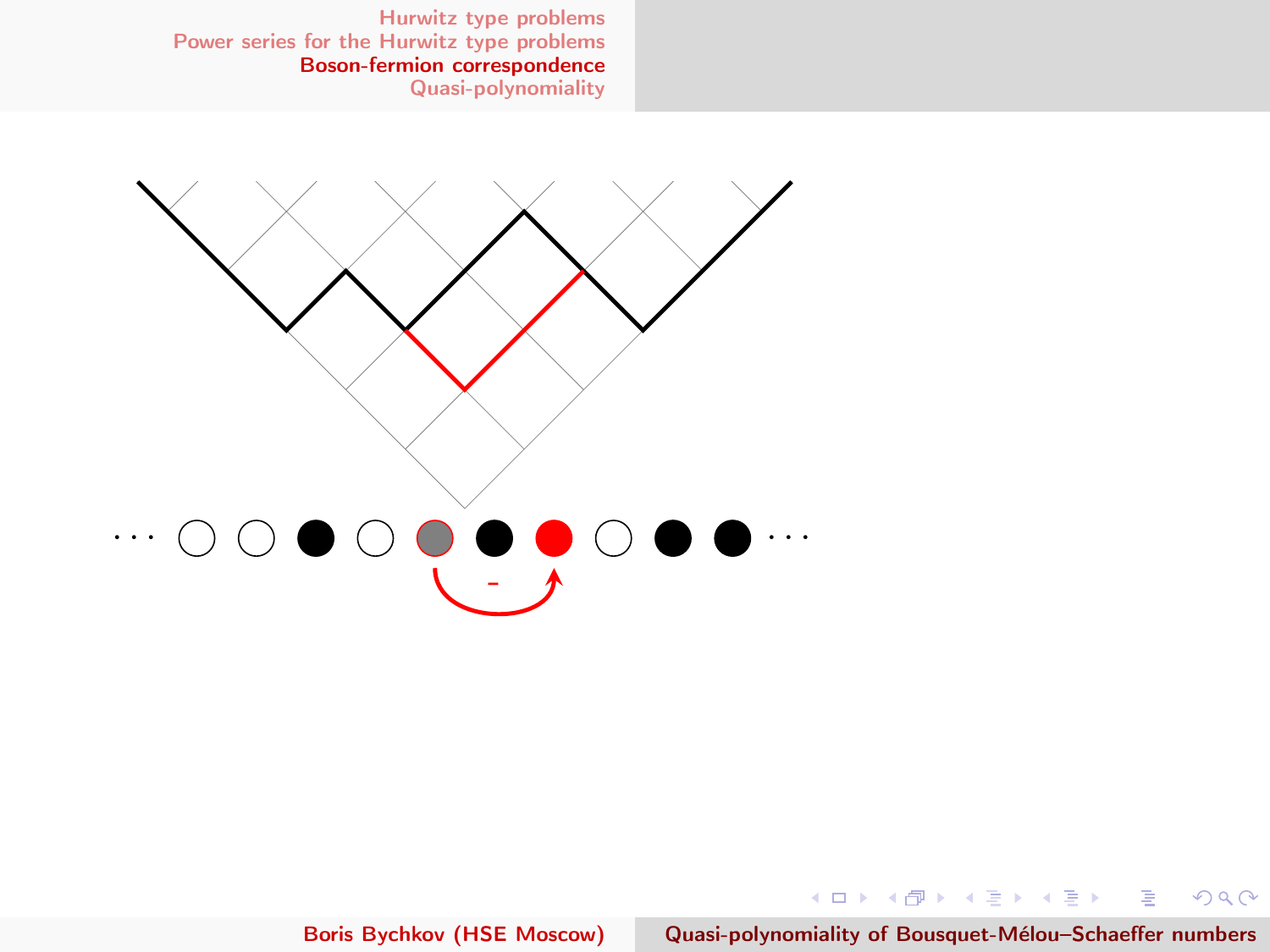

Boris Bychkov (HSE Moscow) Quasi-polynomiality of Bousquet-Mélou-Schaeffer numbers

メロメ メタメ メミメ メミメン 毛

 $298$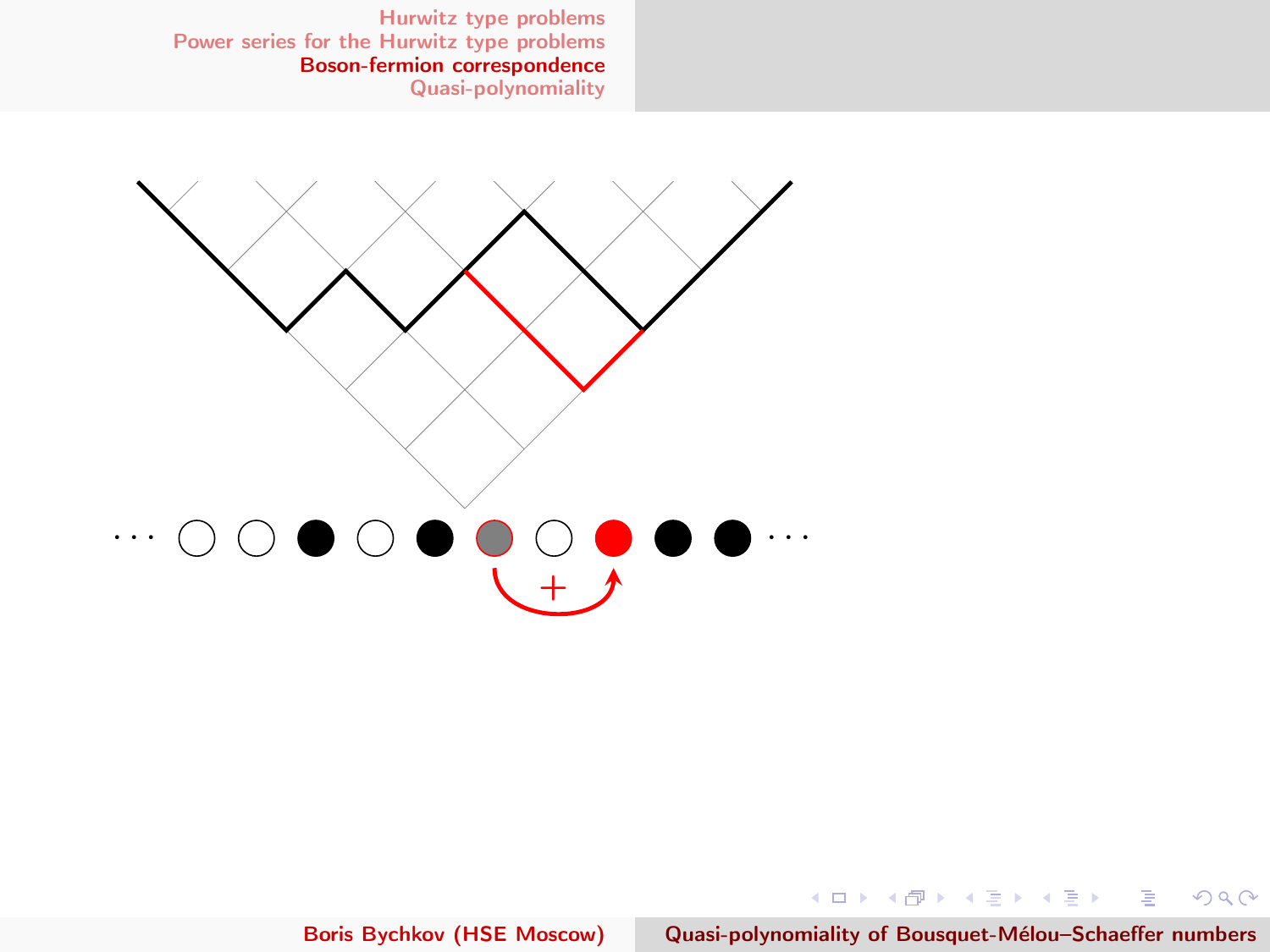### **Definition**

The space of *bosons* is the space of power series in infinitely many variables  $p_1, p_2, \ldots$ 

#### Bijection

Zero-charge subspace  $V_0$  and the space of bosons:  $v_{\mu} \mapsto s_{\mu}$ 

### Consequence of the Comment 2

 $l(\mu)$  $\prod\,\alpha_{-\mu_i}\left|0\right\rangle$  formed another basis in the space  $\mathcal{V}_0$  $i=1$ 

Boris Bychkov (HSE Moscow) Quasi-polynomiality of Bousquet-Mélou–Schaeffer numbers

イロメ イ母メ イヨメ イヨメー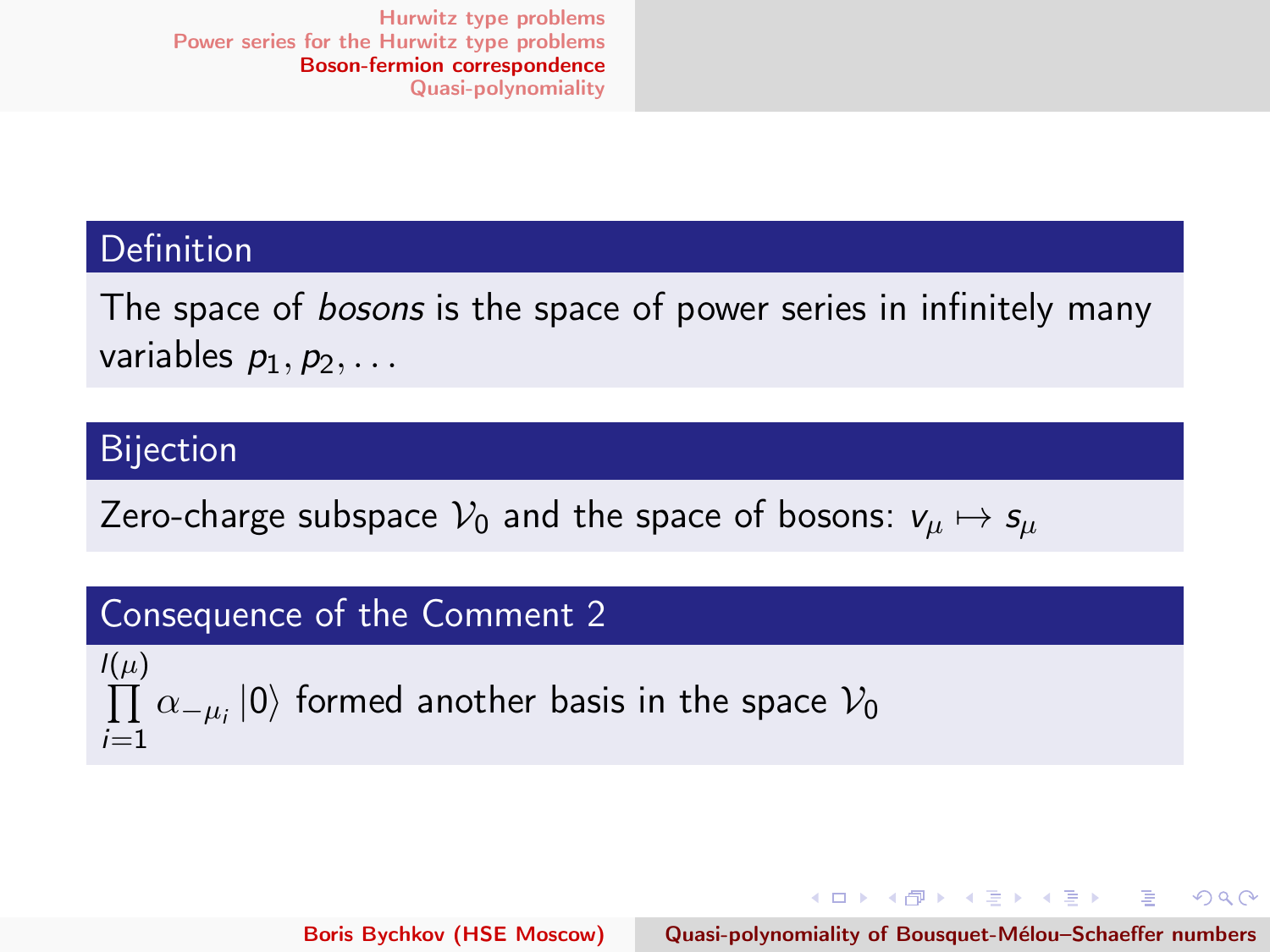### Operator formula for BMS numbers

### Proposition (Kramer-Lewanski-Shadrin, 2016)

$$
D^{\sigma}(u) = \exp\left(-\left(\frac{\mathcal{E}_0\left(-u^2\frac{d}{du}\right)}{\zeta\left(-u^2\frac{d}{du}\right)} - \sum_{i\in\mathbb{Z}+\frac{1}{2}}iE_{i,i}\right)\log u\right)
$$

#### **Consequence**

$$
B_m^{\circ}(u) = \left\langle e^{\alpha_1} \left( D^{\sigma}(u) \right)^m \prod_{i=1}^{l(\mu)} \frac{\alpha_{-\mu_i}}{\mu_i} \right\rangle
$$

**K ロ ▶ K 御 ▶ K 重 ▶ K 重 ▶** Boris Bychkov (HSE Moscow) Quasi-polynomiality of Bousquet-Mélou–Schaeffer numbers

重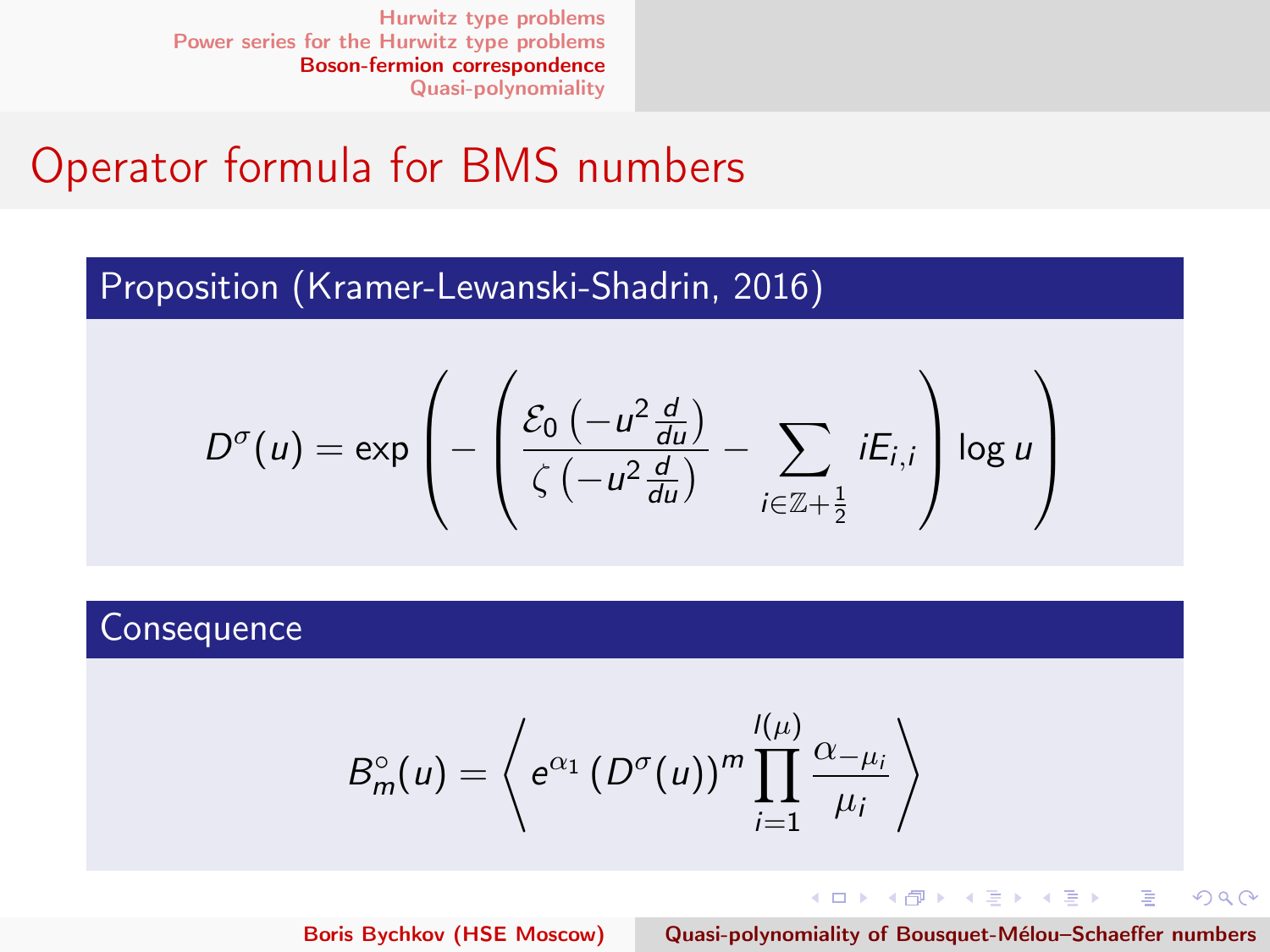### <span id="page-23-0"></span>BMS numbers

### Genus 0

$$
b_{m,2n-2+l(\mu),\mu} = \prod_{i=1}^{l(\mu)} \frac{(m\mu_i - 1)_{\mu_i}}{\mu_i!} \cdot m((m-1)n - 1)_{l(\mu)-3}
$$

### Genus 1

$$
b_{m,2-n+I(\mu),\mu} = \prod_{i=1}^{I(\mu)} \frac{(m\mu_i - 2)_{\mu_i - 1}}{\mu_i!} \cdot \frac{m}{24} P_{2n-1}(\mu, m)
$$

イロメ イ団メ イモメ イモメー Boris Bychkov (HSE Moscow) Quasi-polynomiality of Bousquet-Mélou–Schaeffer numbers

重

 $2Q$